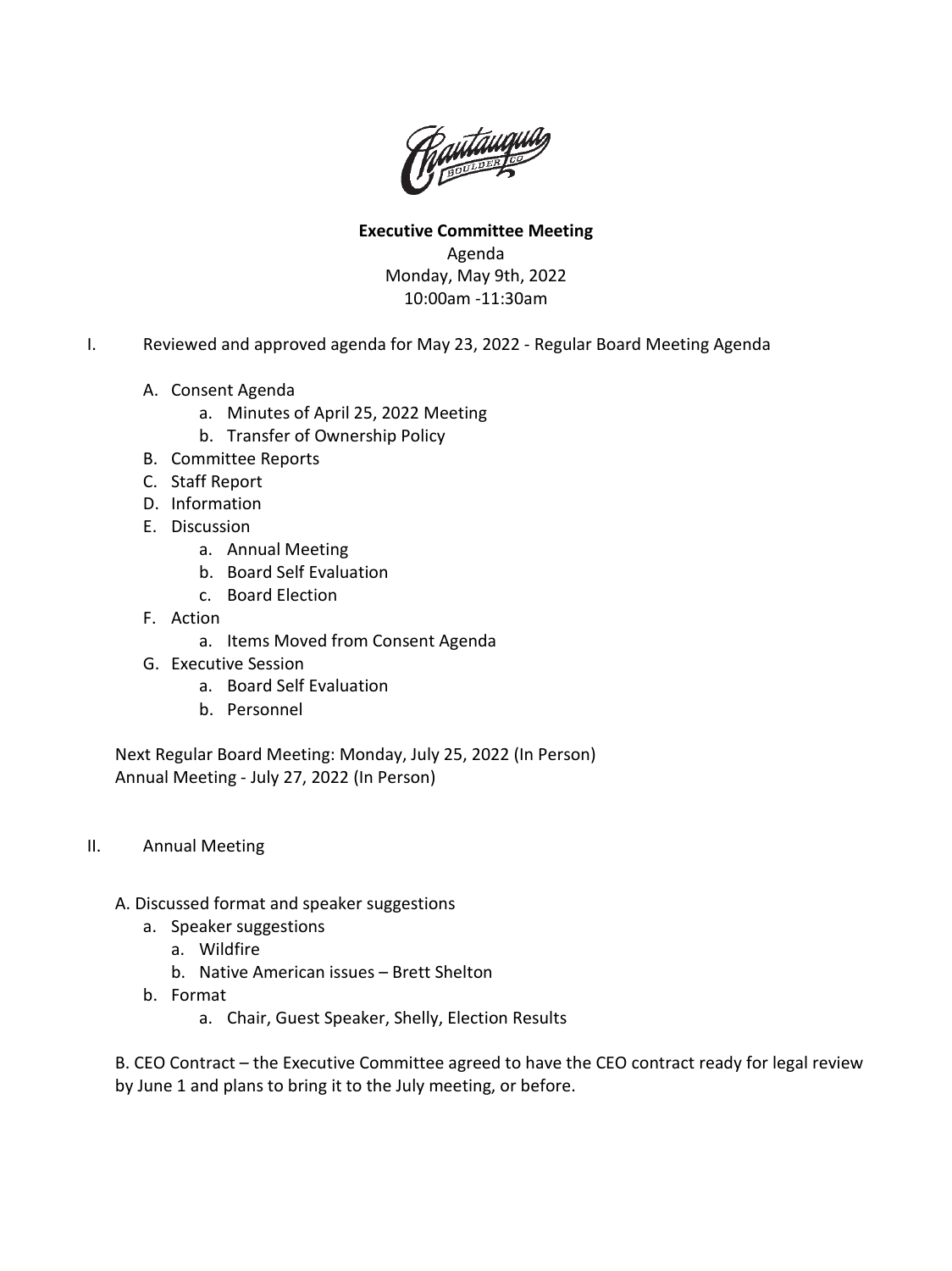# **Governance Committee meeting summary May 2, 2022**

# **Present: Shelly Benford, Cathy Sparkman, Star Waring, Peter Spear (Chair)**

- The Board election process was discussed, including applications received and next steps.
- Consideration of the Transfer of Ownership Policy will be delayed until a future meeting.
- Lisa Morzel is leaving the Governance Committee. We discussed other Board members who could help evaluate the initial Board applications.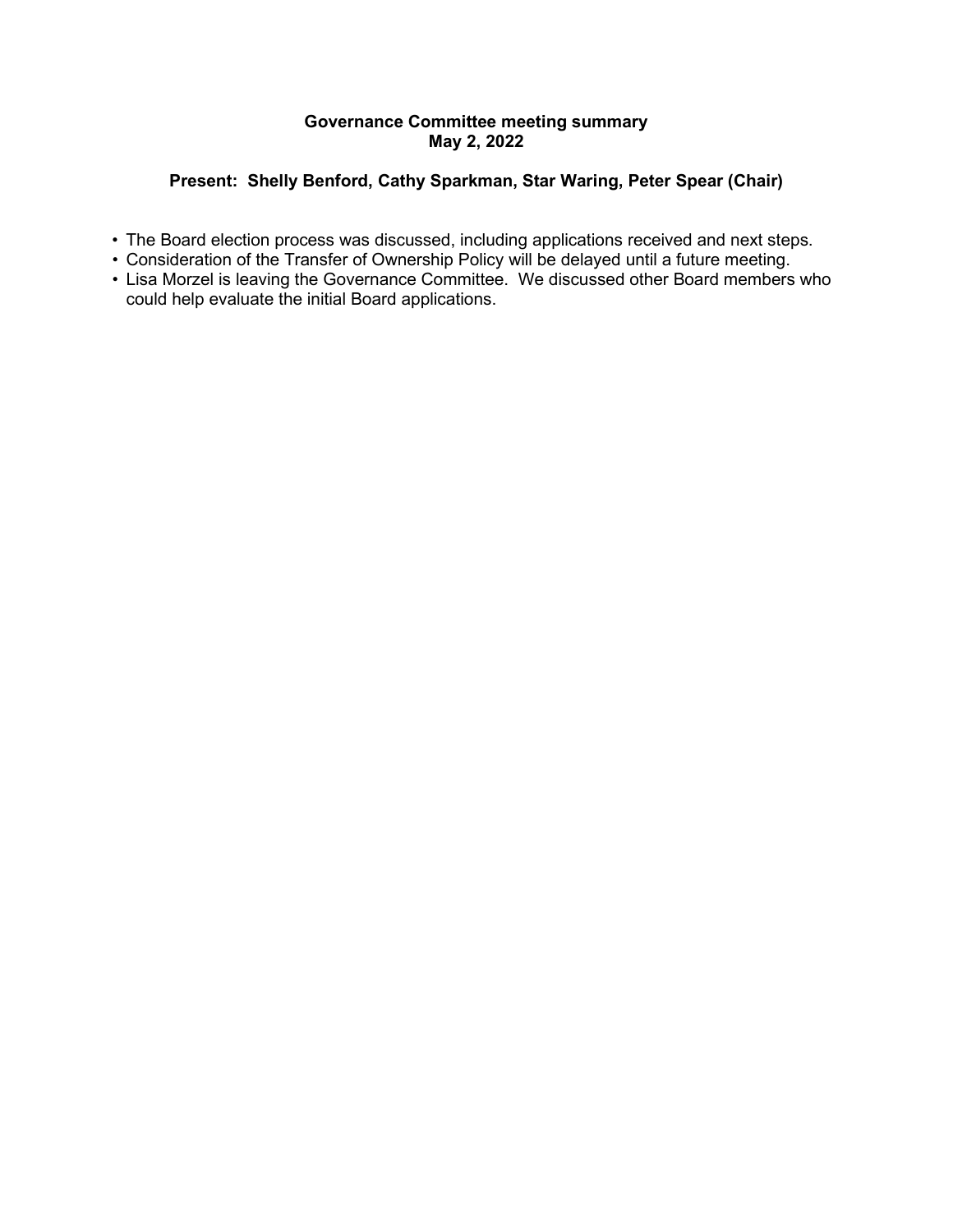

**Colorado Chautauqua Association FINANCE COMMITTEE REPORT April 2022**

**Frank Bruno, Chair Peter Spear, Member Michael Franson, Member Amanda Prentiss, Member Shelly Benford, Staff Sue Perkins, Staff**

# **2022 RESULTS – APRIL YEAR-TO-DATE**

### *Net Income*

The April year-to-date net loss of \$39k was \$407k better than the budgeted net loss of \$446k.

# *Revenue*

April year-to-date revenue was up \$360k compared with budget. Nightly revenue and private event income was up \$254k due to stronger bookings, while support was up \$116k due to SCFD funding, up \$99k, contributions, up \$10k, special events, up \$28k, and memberships up \$3k. These gains were partially offset by grants, down \$21k. Public events revenue was down \$14k because tickets for CCA produced events are below budget year-to-date.

# *Expense*

April year-to-date expenses were below budget by \$46k. Salaries and related expenses were down \$179k, but were partially offset by higher contract services in housekeeping, up \$80k. Employee benefits were below budget by \$47k, largely due to an adjustment related to CCA's partially self-funded medical plan. In addition, a few positions remained unfilled year-to-date, resulting in savings of about \$50k. Facilities expense was up \$62k, in part because of higher property taxes, up \$20k and upgraded cottage amenities, up \$27k and general maintenance is up \$10k year-to-date.

# *Other Income/(Expense)*

CCA's investments and depreciation expense are approximately on budget year-to-date.

# *Capital Expenditures*

As of April 30, 2022, CCA spent \$878k of the \$1.3m capital budget, or about 68% of the annual budget.

# **INSURANCE RENEWALS**

Given the current cost to rebuild buildings and structures, staff requested our insurance broker to increase the estimated cost to rebuild CCA cottages from \$225 to \$400 per square foot, except for the Mary H. Galey Cottage, which will increase to \$475 per square foot. This reevaluation resulted in higher insurance premiums, which have increased approximately \$50k annually. CCA's business insurance policies renew June 1st of each year.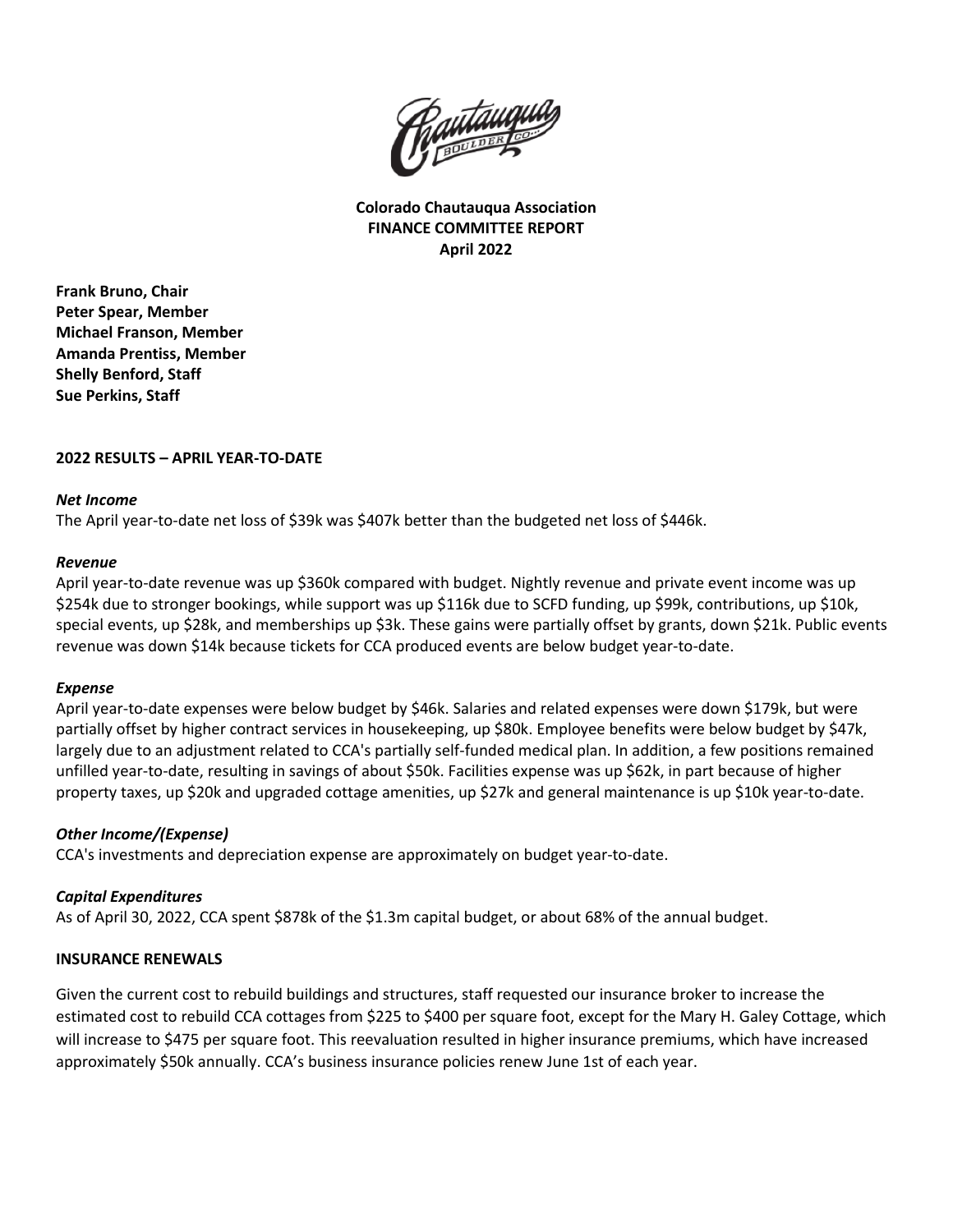|                                                                                                                                                                                                                                                                                                                                                                                                                                                                                                                                                                                                                                                                                                                               |       |                           |                           |                            | <b>Income Statement</b>                               | <b>Colorado Chautauqua Association</b><br>2022 April Actual Year to Date vs Budget and Prior Year |                           |                          |                           |                            |                                     |                        |
|-------------------------------------------------------------------------------------------------------------------------------------------------------------------------------------------------------------------------------------------------------------------------------------------------------------------------------------------------------------------------------------------------------------------------------------------------------------------------------------------------------------------------------------------------------------------------------------------------------------------------------------------------------------------------------------------------------------------------------|-------|---------------------------|---------------------------|----------------------------|-------------------------------------------------------|---------------------------------------------------------------------------------------------------|---------------------------|--------------------------|---------------------------|----------------------------|-------------------------------------|------------------------|
|                                                                                                                                                                                                                                                                                                                                                                                                                                                                                                                                                                                                                                                                                                                               |       |                           |                           | 2022 Actual vs 2022 Budget |                                                       |                                                                                                   |                           |                          |                           | 2022 Actual vs 2021 Actual |                                     |                        |
|                                                                                                                                                                                                                                                                                                                                                                                                                                                                                                                                                                                                                                                                                                                               |       | <b>YTD Actual</b><br>2022 | <b>YTD Budget</b><br>2022 |                            | <b>Actual</b><br>Higher/(Lower) than<br><b>Budget</b> |                                                                                                   | <b>YTD Actual</b><br>2022 |                          | <b>YTD Actual</b><br>2021 |                            | 2022<br>Higher/(Lower)<br>than 2021 |                        |
| <b>Dollars in Thousands</b>                                                                                                                                                                                                                                                                                                                                                                                                                                                                                                                                                                                                                                                                                                   |       |                           |                           |                            |                                                       |                                                                                                   |                           |                          |                           |                            |                                     |                        |
| Revenue<br><b>Nightly Revenue</b><br>Support                                                                                                                                                                                                                                                                                                                                                                                                                                                                                                                                                                                                                                                                                  | \$    | 929<br>404                | \$                        | 698<br>288                 | \$                                                    | 231<br>116                                                                                        | \$                        | 929<br>404               | \$                        | 654<br>367                 | \$                                  | 275<br>37              |
| Cottagers<br>Lease Rental<br>Public Events ****                                                                                                                                                                                                                                                                                                                                                                                                                                                                                                                                                                                                                                                                               |       | 230<br>96<br>32           |                           | 241<br>94<br>46            |                                                       | (11)<br>2<br>(14)                                                                                 |                           | 230<br>96<br>32          |                           | 236<br>66<br>22            |                                     | (6)<br>30<br>10        |
| General Store (net of COGS)<br><b>Private Events</b>                                                                                                                                                                                                                                                                                                                                                                                                                                                                                                                                                                                                                                                                          |       | 30<br>29                  |                           | 19<br>6                    |                                                       | 11<br>23                                                                                          |                           | 30<br>29                 |                           | 13<br>1                    |                                     | 17<br>28               |
| Other Revenue *<br><b>Total Revenue</b>                                                                                                                                                                                                                                                                                                                                                                                                                                                                                                                                                                                                                                                                                       |       | 2<br>1,752                |                           | 1,392                      |                                                       | 2<br>360                                                                                          |                           | 2<br>1,752               |                           | 6<br>1,365                 |                                     | (4)<br>387             |
| <b>Expense</b><br>Salaries & Related Expenses<br>Contract Services ****<br>Facility & Equipment<br>Other Expense **                                                                                                                                                                                                                                                                                                                                                                                                                                                                                                                                                                                                           |       | 810<br>205<br>275<br>233  |                           | 989<br>135<br>213<br>232   |                                                       | (179)<br>70<br>62<br>1                                                                            |                           | 810<br>205<br>275<br>233 |                           | 710<br>90<br>195<br>155    |                                     | 100<br>115<br>80<br>78 |
| <b>Total Expense</b>                                                                                                                                                                                                                                                                                                                                                                                                                                                                                                                                                                                                                                                                                                          | 1,523 |                           | 1,569                     |                            | (46)                                                  |                                                                                                   |                           | 1,523                    |                           | 1,150                      | 373                                 |                        |
| <b>Net Operating Income</b>                                                                                                                                                                                                                                                                                                                                                                                                                                                                                                                                                                                                                                                                                                   | \$    | 229                       | \$                        | (177)                      | \$                                                    | 406                                                                                               | \$                        | 229                      | \$                        | 215                        | \$                                  | 14                     |
| Other Income/(Expense) ***<br>Investment Income/Expense<br>Other Income/(Expense)<br>Depreciation, Amortization                                                                                                                                                                                                                                                                                                                                                                                                                                                                                                                                                                                                               |       | 5<br>(2)<br>(271)         |                           | 1<br>(270)                 |                                                       | 5<br>(3)<br>(1)                                                                                   |                           | 5<br>(2)<br>(271)        |                           | 9<br>(256)                 |                                     | (4)<br>(2)<br>(15)     |
| <b>Net Income</b>                                                                                                                                                                                                                                                                                                                                                                                                                                                                                                                                                                                                                                                                                                             | \$    | (39)                      | \$                        | (446)                      | \$                                                    | 407                                                                                               | \$                        | (39)                     | \$                        | (32)                       | \$                                  | (7)                    |
| * Other revenue includes items not specifically department related such as credit card points, sales tax credits, etc.<br>** Other expense includes payroll service fees, staff development, recruiting, printing, postage, interest, etc.<br>*** Other Income/(Expense) includes items that are not specific to CCA lines of business-- investment income/expense; depreciation, PPP Forgiveness, asset disposals, etc.<br>**** Public Events revenue includes promoter ticket sales and contract services expense includes the professional fees associated with those events. CCA collects ticket sales and<br>reimburses our promoter via professional fees As of April 31, 2022 there was no activity in either account. |       |                           |                           |                            |                                                       |                                                                                                   |                           |                          |                           |                            |                                     |                        |
| 2022 Actual vs 2022 Budget - Year to Date<br>Revenue - April year-to-date revenue was up \$360k compared with budget. Nightly revenue and private event income was up \$254k due to stronger bookings, while support was up                                                                                                                                                                                                                                                                                                                                                                                                                                                                                                   |       |                           |                           |                            |                                                       |                                                                                                   |                           |                          |                           |                            |                                     |                        |
| \$116k due to SCFD funding, up \$99k, contributions up \$10k, special events up \$28k and memberships up \$3k. These gains were partially offset by grants down \$21k. Public events<br>revenue was down \$14k because tickets for CCA produced events are below budget year-to-date.                                                                                                                                                                                                                                                                                                                                                                                                                                         |       |                           |                           |                            |                                                       |                                                                                                   |                           |                          |                           |                            |                                     |                        |
| Expense - April year-to-date expenses were below budget by \$46k. Salaries and related expenses were down \$179k but were partially offset by higher contract services in housekeeping,<br>up \$80k. Employee benefits were below budget by \$47k, largely due to an adjustment related to CCA's partially self-funded medical plan. In addition, a few positions remained unfilled<br>year-to-date, resulting in savings of about \$50k. Facilities expense was up \$62k, in part because of higher property taxes, up \$20k and upgraded cottage amenities, up \$27k and general<br>maintenance is up \$10k year-to-date.                                                                                                   |       |                           |                           |                            |                                                       |                                                                                                   |                           |                          |                           |                            |                                     |                        |

**Other Income/(Expense) -** CCA's investments and depreciation expense are about on budget year-to-date.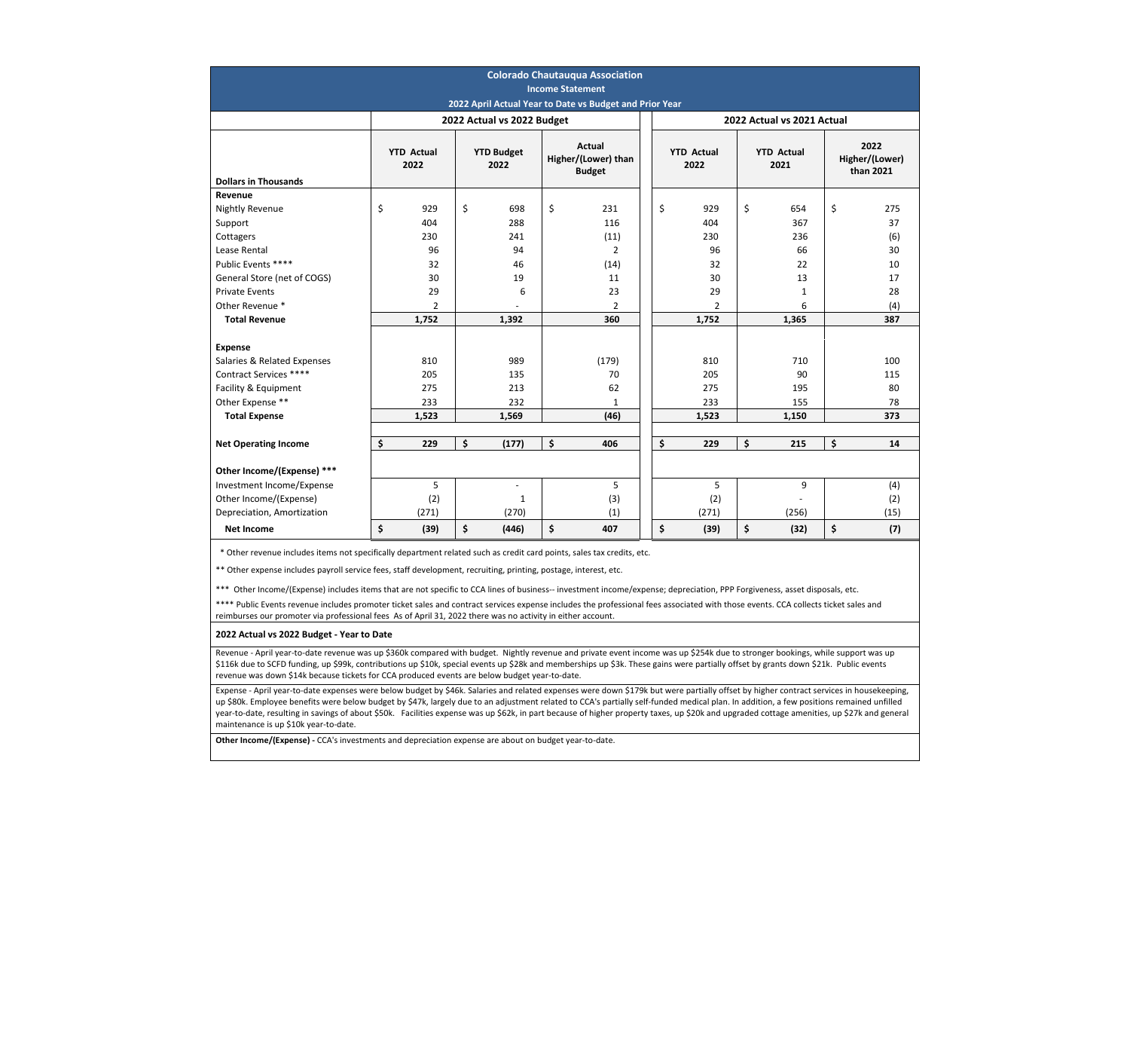|   | <b>Colorado Chautauqua Association</b>                  |    |        |    |        |    |                                      |          |  |  |  |  |
|---|---------------------------------------------------------|----|--------|----|--------|----|--------------------------------------|----------|--|--|--|--|
|   | <b>Balance Sheet</b><br><b>April 2022 vs April 2021</b> |    |        |    |        |    |                                      |          |  |  |  |  |
|   | <b>Dollars in thousands</b>                             |    | 2022   |    | 2021   |    | 2022 Higher/<br>(Lower) than<br>2021 | % Change |  |  |  |  |
|   | <b>Current Assets</b>                                   |    |        |    |        |    |                                      |          |  |  |  |  |
|   | Cash & Cash Equivalents                                 | \$ | 6,912  | \$ | 4,852  | \$ | 2,060                                | 42%      |  |  |  |  |
| 1 | <b>Accounts Receivable</b>                              |    | 56     |    | 133    | \$ | (77)                                 | $-58%$   |  |  |  |  |
|   | <b>Other Current Assets</b>                             |    | 118    |    | 103    | \$ | 15                                   | 15%      |  |  |  |  |
|   | <b>Total Current Assets</b>                             | \$ | 7,086  | \$ | 5,088  | \$ | 1,998                                | 39%      |  |  |  |  |
|   | <b>Long Term Assets</b>                                 |    |        |    |        |    |                                      |          |  |  |  |  |
| 3 | Fixed Assets, Net                                       | \$ | 6,862  | \$ | 6,058  | \$ | 804                                  | 13%      |  |  |  |  |
|   | Endowment                                               |    | 160    |    | 150    | \$ | 10                                   | 7%       |  |  |  |  |
|   | <b>Total Long Term Assets</b>                           |    | 7,022  |    | 6,208  |    | 814                                  | 13%      |  |  |  |  |
|   | <b>Total Assets</b>                                     | \$ | 14,108 | \$ | 11,296 | \$ | 2,812                                | 25%      |  |  |  |  |
|   | <b>Liabilities</b><br><b>Current Liabilities</b>        | \$ | 2,284  | \$ | 2,246  | \$ | 38                                   | 2%       |  |  |  |  |
| 3 | Long Term Liabilities                                   |    | 930    |    | 1,175  | \$ | (245)                                | $-21%$   |  |  |  |  |
|   | <b>Total Liabilities</b>                                | \$ | 3,214  | \$ | 3,421  | \$ | (207)                                | $-6%$    |  |  |  |  |
|   | <b>Equity</b>                                           |    |        |    |        |    |                                      |          |  |  |  |  |
|   | Without donor restrictions                              | \$ | 10,435 | \$ | 7,409  | \$ | 3,026                                | 41%      |  |  |  |  |
|   | With donor restrictions                                 |    | 498    |    | 498    | \$ |                                      | 0%       |  |  |  |  |
|   | Net Income                                              |    | (39)   |    | (32)   | \$ | (7)                                  | 22%      |  |  |  |  |
|   | <b>Total Equity</b>                                     | \$ | 10,894 | \$ | 7,875  | \$ | 3,019                                | 38%      |  |  |  |  |
|   | <b>Total Liabilities and Equity</b>                     | \$ | 14,108 | \$ | 11,296 | \$ | 2,812                                | 25%      |  |  |  |  |

1 AR collections greatly improved in 2022 with ACH payment option for private cottage owners

2 Capex spending the first four months of 2022 up \$800k over the same time period in 2021

3 2022 includes \$750k CHF and \$150k SBA loans, CHF balance reflects pay down of \$250k from 2021 balance.

| <b>Colorado Chautauqua Association</b><br><b>Reserve Balance</b><br><b>April 2022 vs April 2021</b> |  |                |                |          |                                     |       |  |  |  |  |
|-----------------------------------------------------------------------------------------------------|--|----------------|----------------|----------|-------------------------------------|-------|--|--|--|--|
| <b>Dollars in thousands</b>                                                                         |  | Actual<br>2022 | Actual<br>2021 |          | 2022<br>Higher/(Lower)<br>than 2021 |       |  |  |  |  |
| Cash and Cash Equivalents                                                                           |  | 6,912          |                | 4,852    |                                     | 2,060 |  |  |  |  |
| Temporarily Restricted Assets                                                                       |  | (498)          |                | (498)    |                                     |       |  |  |  |  |
| CHF & SBA Loan                                                                                      |  | (900)          |                | (1, 150) |                                     | 250   |  |  |  |  |
| <b>Reserve Estimate</b>                                                                             |  | 5,514          |                | 3,204    |                                     | 2,310 |  |  |  |  |

| <b>Colorado Chautauqua Association</b><br><b>Capital Expenditures</b><br><b>April Year to Date</b> |        |     |    |               |    |                                                 |         |  |  |  |  |
|----------------------------------------------------------------------------------------------------|--------|-----|----|---------------|----|-------------------------------------------------|---------|--|--|--|--|
| <b>Dollars in thousands</b>                                                                        | Actual |     |    | <b>Budget</b> |    | Actual Higher/<br>(Lower) than<br><b>Budget</b> | % Spent |  |  |  |  |
| Spending<br>2022<br>Capital                                                                        | \$     | 878 | \$ | 1,284         | \$ | (406)                                           | 68%     |  |  |  |  |
| 2021 Capital Spending                                                                              | \$     | 83  | Ś  | 749           |    | (666)                                           | 11%     |  |  |  |  |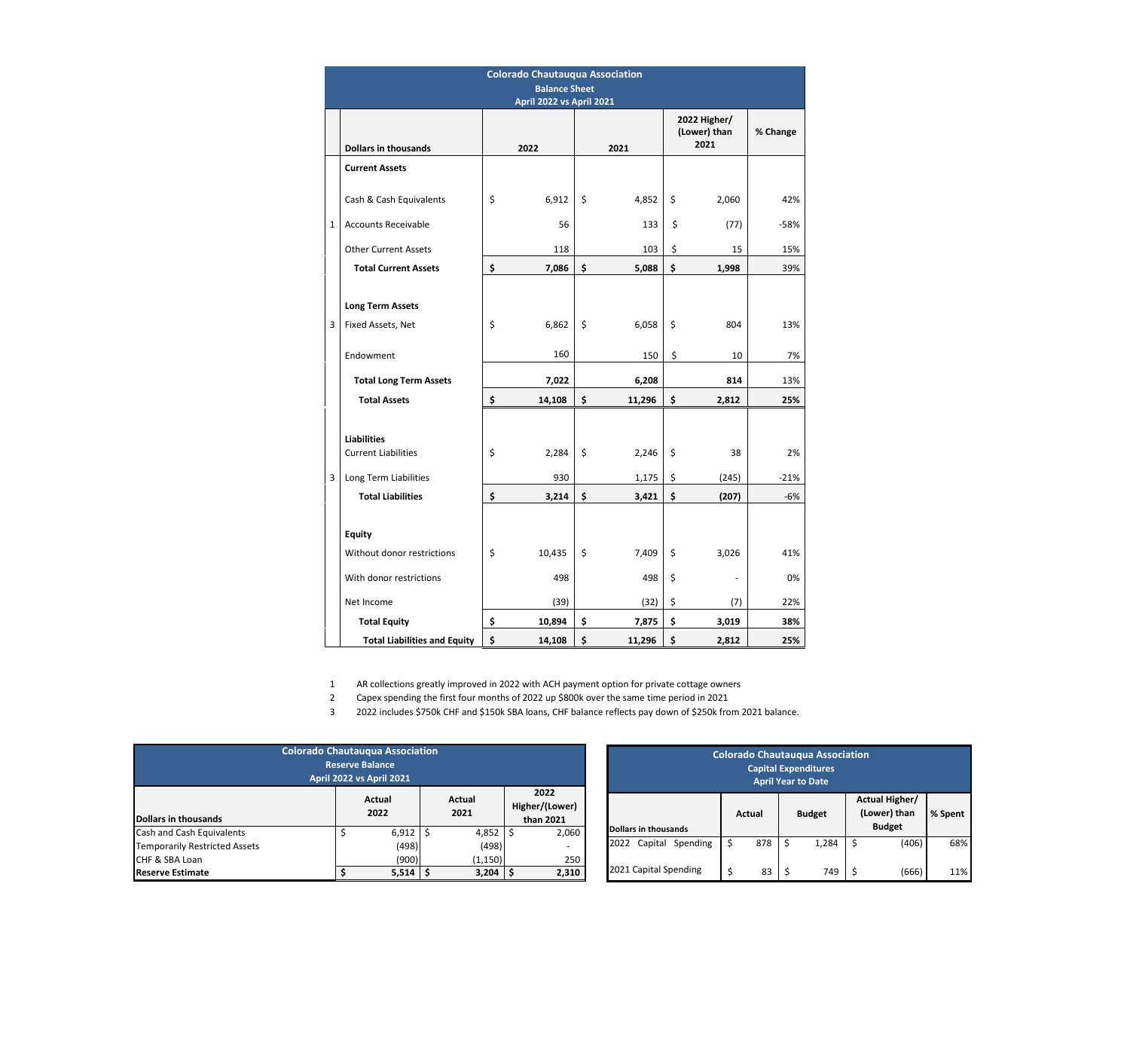| <b>Colorado Chautauqua Association</b>                                     |    |       |    |       |    |                        |  |  |  |  |  |
|----------------------------------------------------------------------------|----|-------|----|-------|----|------------------------|--|--|--|--|--|
| <b>Statement of Cash Flows</b>                                             |    |       |    |       |    |                        |  |  |  |  |  |
| <b>April 2022 vs 2021</b>                                                  |    |       |    |       |    |                        |  |  |  |  |  |
|                                                                            |    | 2022  |    | 2021  |    | 2022<br>Higher/(Lower) |  |  |  |  |  |
| <b>Dollars in thousands</b>                                                |    |       |    |       |    | than 2021              |  |  |  |  |  |
| <b>CASH FLOW FROM OPERATING ACTIVITIES</b>                                 |    |       |    |       |    |                        |  |  |  |  |  |
| Change in net assets                                                       | \$ | (39)  | \$ | (32)  | \$ | (6)                    |  |  |  |  |  |
| Adjustments to reconcile net assets to cash from                           |    |       |    |       |    |                        |  |  |  |  |  |
| operations                                                                 |    |       |    |       |    |                        |  |  |  |  |  |
| Depreciation and amortization expense                                      |    | 271   |    | 256   |    | 15                     |  |  |  |  |  |
| <b>Endowment investments</b>                                               |    |       |    | 1     |    | (1)                    |  |  |  |  |  |
|                                                                            |    |       |    |       |    |                        |  |  |  |  |  |
| Changes in operating assets and liabilities                                |    |       |    |       |    |                        |  |  |  |  |  |
| Receivables                                                                |    | 151   |    | (35)  |    | 186                    |  |  |  |  |  |
|                                                                            |    |       |    |       |    |                        |  |  |  |  |  |
| Prepaid expenses and other assets                                          |    | 6     |    | 1     |    | 5                      |  |  |  |  |  |
| Accounts payable and accrued liabilities                                   |    | (474) |    | (20)  |    | (454)                  |  |  |  |  |  |
| Deferred revenue and deposits                                              |    | 903   |    | 238   |    | 665                    |  |  |  |  |  |
| Net cash from operating activities *                                       | \$ | 819   | \$ | 409   | \$ | 409                    |  |  |  |  |  |
|                                                                            |    |       |    |       |    |                        |  |  |  |  |  |
| <b>CASH FLOWS FROM INVESTING ACTIVITIES</b>                                |    |       |    |       |    |                        |  |  |  |  |  |
| Purchases of equipment, buildings and improvements                         |    | (878) |    | (83)  |    | (795)                  |  |  |  |  |  |
| Net cash from investing activities                                         | \$ | (878) | \$ | (83)  | \$ | (795)                  |  |  |  |  |  |
|                                                                            |    |       |    |       |    |                        |  |  |  |  |  |
| <b>CASH FLOWS FROM FINANCING ACTIVITIES</b>                                |    |       |    |       |    |                        |  |  |  |  |  |
| PPP & SBA loans                                                            |    |       |    | 668   |    | (668)                  |  |  |  |  |  |
|                                                                            |    |       |    |       |    |                        |  |  |  |  |  |
| Net cash from financing activities                                         |    |       |    | 668   |    | (668)                  |  |  |  |  |  |
| NET CHANGE IN CASH AND CASH EQUIVALENTS                                    | \$ | (59)  | \$ | 993   | \$ | (1,053)                |  |  |  |  |  |
| CASH AND CASH EQUIVALENTS - BEGINNING OF YEAR                              | \$ | 6,971 | \$ | 3,859 | \$ | 3,112                  |  |  |  |  |  |
| CASH AND CASH EQUIVALENTS - END OF PERIOD                                  | \$ | 6,912 | \$ | 4,852 | \$ | 2,060                  |  |  |  |  |  |
| * Operations provided \$409k more cash flow in 2022 as compared with 2021. |    |       |    |       |    |                        |  |  |  |  |  |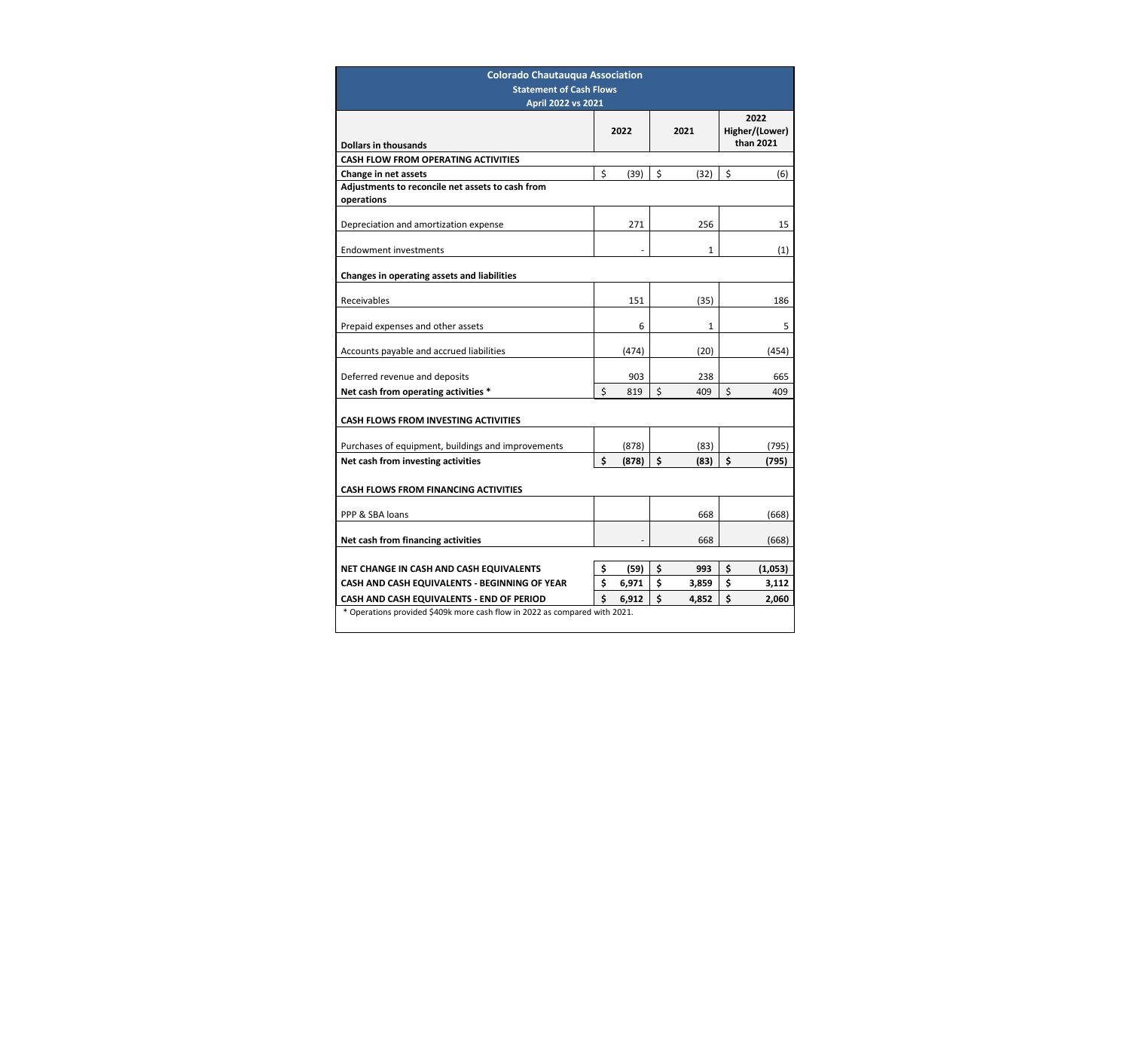Building and Grounds Committee Report for May 23, 2022 Board Meeting

The committee met by Zoom on May 12,2022. Attending from the committee were Dan Corson and Barbara Guthery. Attending from staff were Shelly Benford, Jason Hill, and Jeff Medanich.

- Annual Walk Around: The annual walk around to view completed and needed projects will be held on July 14, 2022. To expedite the walk, staff was asked to provide the committee with a list of projects completed within the last year.
- Memorial Policy: The committee reviewed the survey responses from ten people. In March of 2022, CCA consultant, Tina Bishop, from Mundus Bishop, distributed a questionnaire regarding CCA's Memorial Policy to twenty recipients. Ten people responded. The respondents included five CCA staff members, four CCA Board members, and one longtime associate of CCA.

Six respondents stated that they were very familiar with CCA's current memorial practices.

Generally, respondents believe the brick and tree programs are working well, but that other memorials (e.g., plaques, benches, light posts) need improvement.

While many people supported the naming of interior spaces, there was very little support for naming outdoor spaces or the buildings themselves. People were in support of named endowments for funding buildings and grounds maintenance. There was no support for accepting donations of personal sculptures or statues.

When considering memorials, many felt that they should be a) relevant to the Colorado Chautauqua NHL and/or its mission, and b) that they should be appropriate in size, scale, and materials for the historic landscape. No other criteria stood out as particularly important.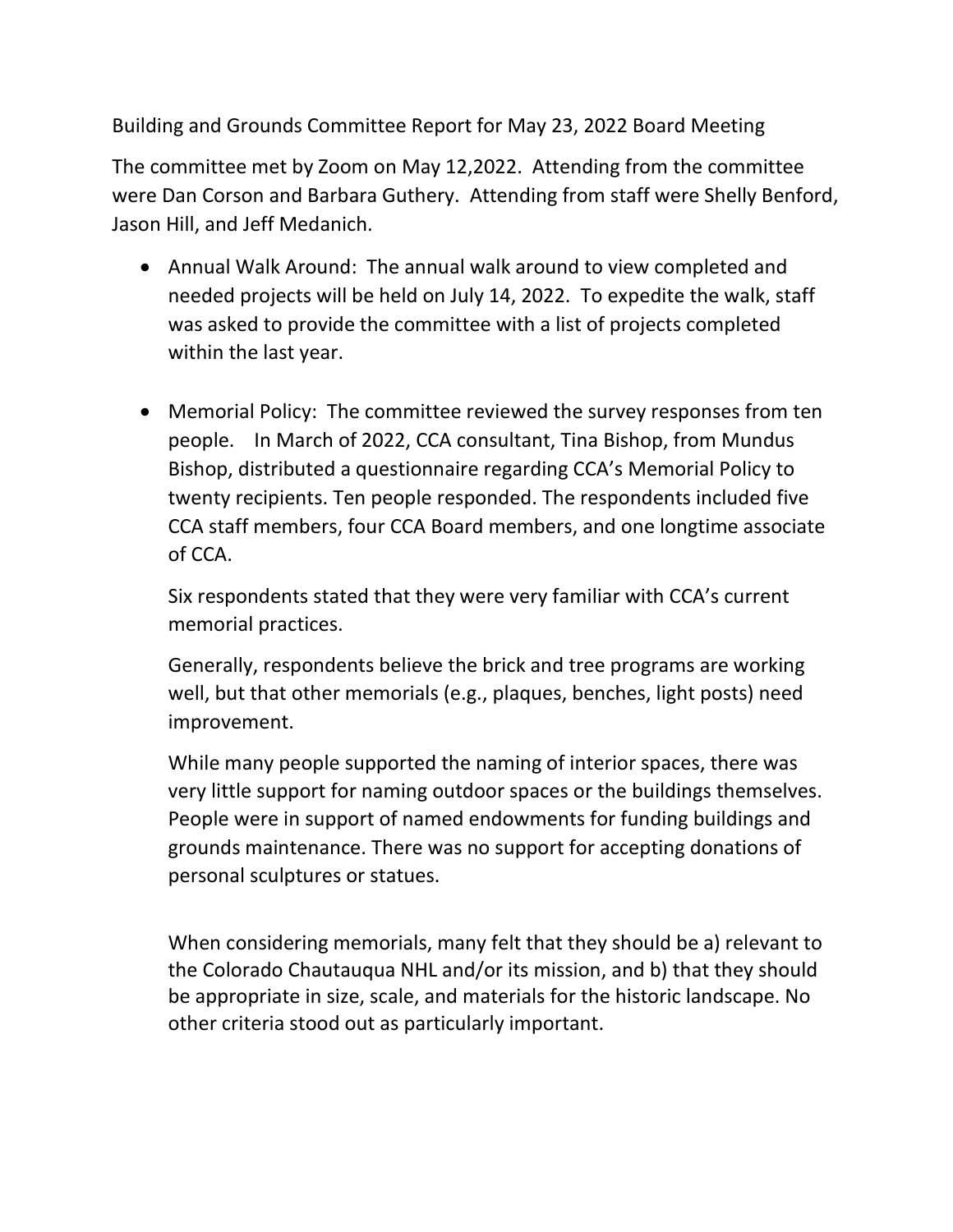Only one theme emerged from the qualitative comments, which related to not cluttering the landscape with many different types of memorials in varying locations.

The committee asked that the consultant consider in its recommendation whether some existing memorials should be relocated and also that the memorial and naming policies should be consistent with each other.

Other discussion focused on whether worn bricks should be replaced or reengraved, and how to finance that effort.

- Obelisk Street Markers: The committee decided to wait until Bill Briggs could join the discussion because the idea of replacing existing street signs was his idea. Some concerns expressed were obtaining cooperation with the city transportation division, snow plowing issues, and redundancy if both the existing signs and obelisks were used. It was suggested that some historic districts have "National Park Service-brown" street signs.
- Project Updates:

The Café may not be ready for a Memorial Day dedication because the awning may not be delivered by that time. All is going well otherwise. The awning is supposed to have a 20-year life expectancy.

Regarding Columbine Lodge, paint samples of the white or off-white color will be painted on the building for the committee to review. Committee members are urged to take a look if possible prior to the walk around to expedite the discussion at that time about which selection to choose.

CCA will maintain the existing scattered enclosures this summer for cottager use while it evaluates using its own cottages how the new system might work for private cottages. Replacement of the existing enclosures is envisioned with new storage structures that will require city design review.

• Cottage 10: The owner of the cottage, who removed vegetation and expanded and used inappropriate gravel on the driveway, has not complied with committee directives to remedy the situation. Staff will contact him.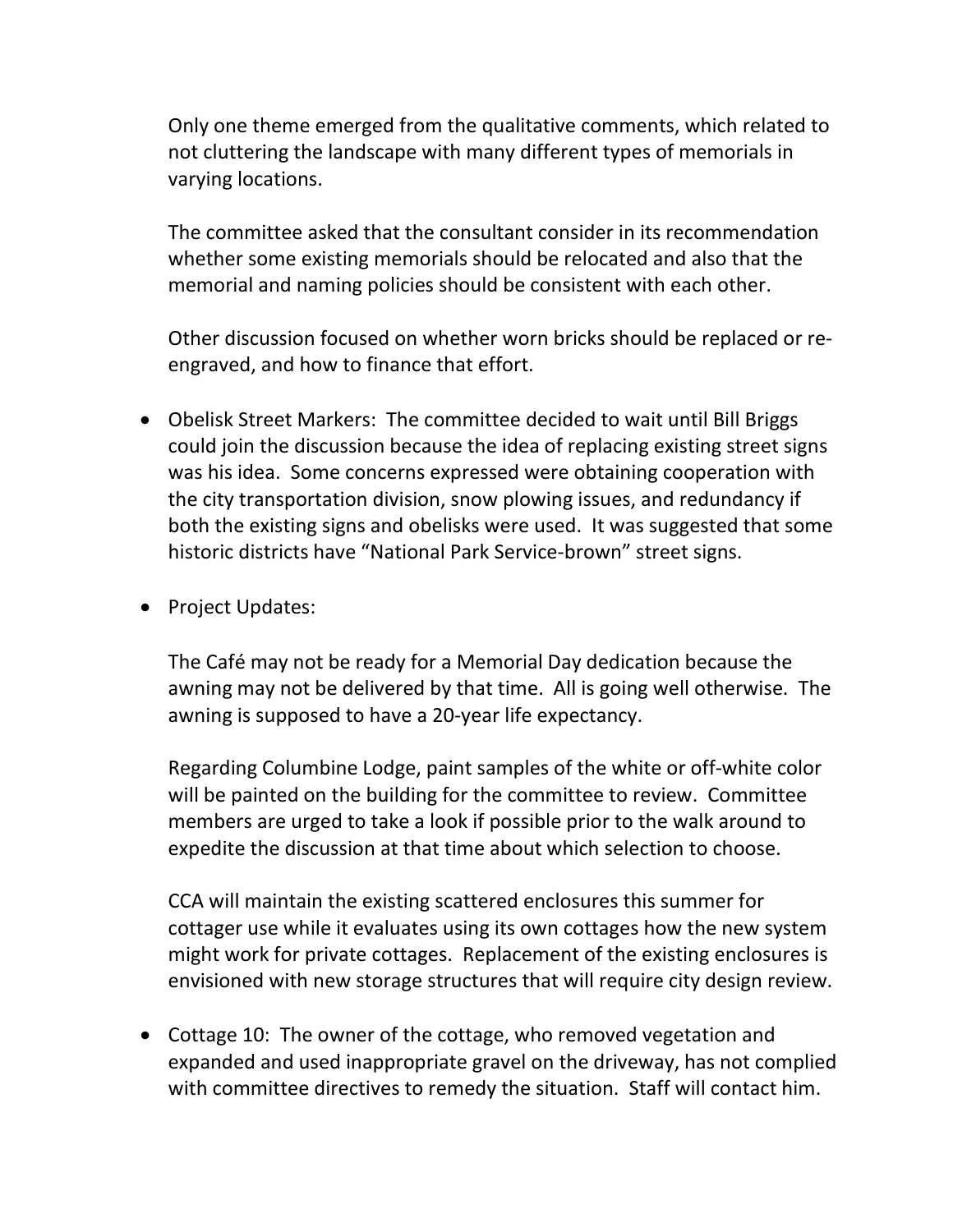• National Historic Landmark Sign at Grant Place Entrance: The sign is peeling and needs some repainting. The sign is CCA's but is on OSMPmanaged property. It had been lighted with a solar device that is no longer operative so a new solar system will be considered.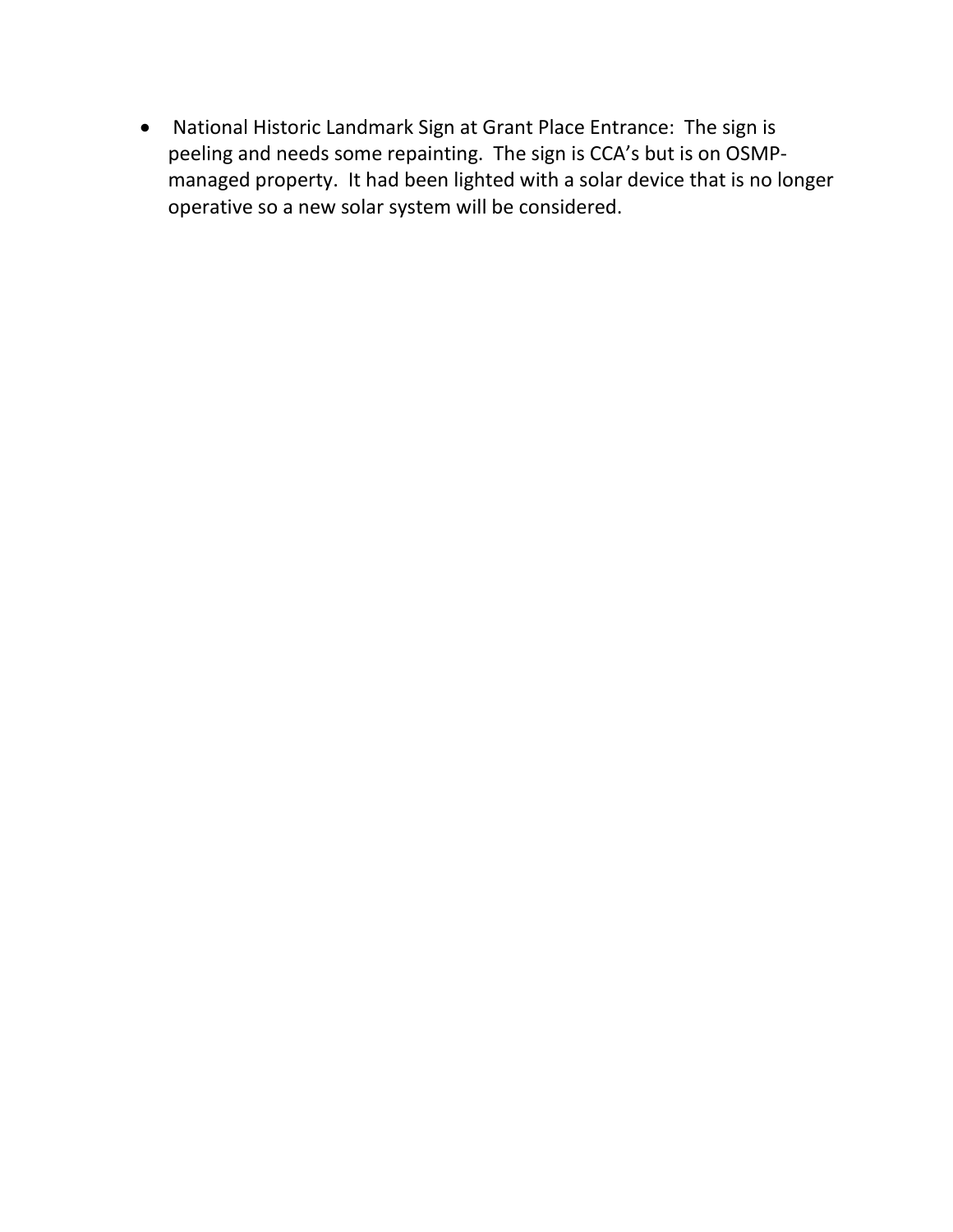

**Community Connections Committee May 13, 2022 8:30am – 9:30am**

Trudy Turvey – Chair Shun-Luoi Fong Peter Spear Brett Shelton - absent Linda Arroyo – Holmstrom Cindy Schmidt – absent Shelly Benford Jason Hill

### • **Native American Outreach**

- NARF/Native American 101-should we offer community presentation?
- Should we plan a Hitchcock Series every year? Could include a Native American presentation as part of this. Probably not a good marketing name. Need a broader name and then can include different topics besides just Native American issues.
- Right Relationship partnership-Cindy met with Paula Palmer; very involved with Fort Chambers issue; will talk more about future relationship
- Meeting with Native American and Indigenous Studies at CU-Peter, Brett, Trudy reaching out; are there other community groups we need to reach out to? African American Studies? Asian American Studies?
- Native American Student Group; large population of Native American community in Denver area; Linda has some connections to the community (Theresa Halsey, Rick Williams)
- Trudy is putting together a list of books (fiction/nonfiction)/references regarding Native American issues
- Census report estimates Native American population of Boulder County as approximately 3000 people and Denver Metro about 100,000
- **ACTION PLAN:** Shun Luoi to to help with renaming of Heritage Talks

American Indian and Alaska Native - A person having origins in any of the original peoples of North and South America (including Central America) and who maintains tribal affiliation or community attachment. This category includes people who indicate their race as "American Indian or Alaska Native" or report entries such as Navajo, Blackfeet, Inupiat, Yup'ik, or Central American Indian groups or South American Indian groups.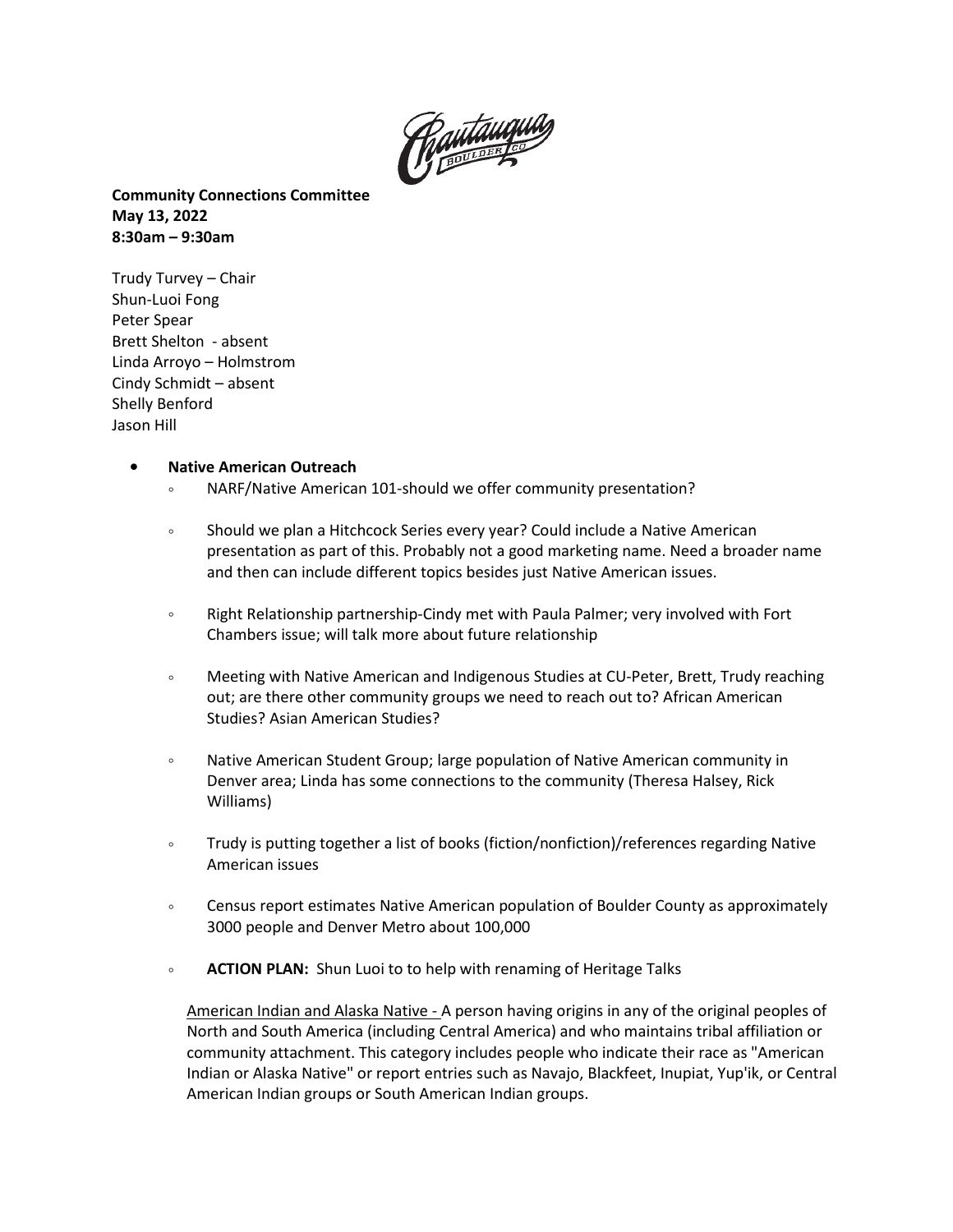# • **Film-'This is (NOT) Who We Are'**

- Planning with Katrina Miller, film organizer and narrator, is going well
- Will show film, with music, speaker, panel discussion
- · Planning a June announcement for an August event
- · **ACTION PLAN**: Consider asking Maris Harold (Boulder Police Chief) to join panel discussion-JASON

# • **Celebracion de la Communidad**

- September 18 is confirmed
- First planning committee meeting today
	- Rafa Cal wood
	- Jorge El Centro Amistad
	- Emiliano CVB
	- Emily Zinn Museum of Boulder
	- Linda Arroyo-Holmstrom
- Will have several meetings over the next several months to plan
- Question about the name of the celebration (may not be inclusive enough for all groups)
- **ACTION PLAN**: Trudy will explore name of festival and whether or not there needs to be a more inclusive term

# • **Additional Events Coming**

- $\circ$  August 27 Magician (Adam Trent) coming this year for the first time in many years
- $\circ$  September 11 Spaced Out event accessible, affordable, TEDx type event
- $\circ$  NASA astronaut coming as well as some local people in the space community
- o **ACTION PLAN**: Jason will send links to these events to the committee; look at marketing blurb and consider a more contracted time
- $\circ$  There will be a professor visiting in late May who offered to give a presentation on Russian/Ukraine relations. There was agreement on the need to have flexibility to respond to these types of offers on short notice.
- o **ACTION PLAN**: Jason will work with his team to increase flexibility to take advantage of these types of events. Jason to report back to committee as to the planning of this event.

#### **Next meeting – June 10 at 8:30 am**

Trudy Turvey/Shelly Benford C3 committee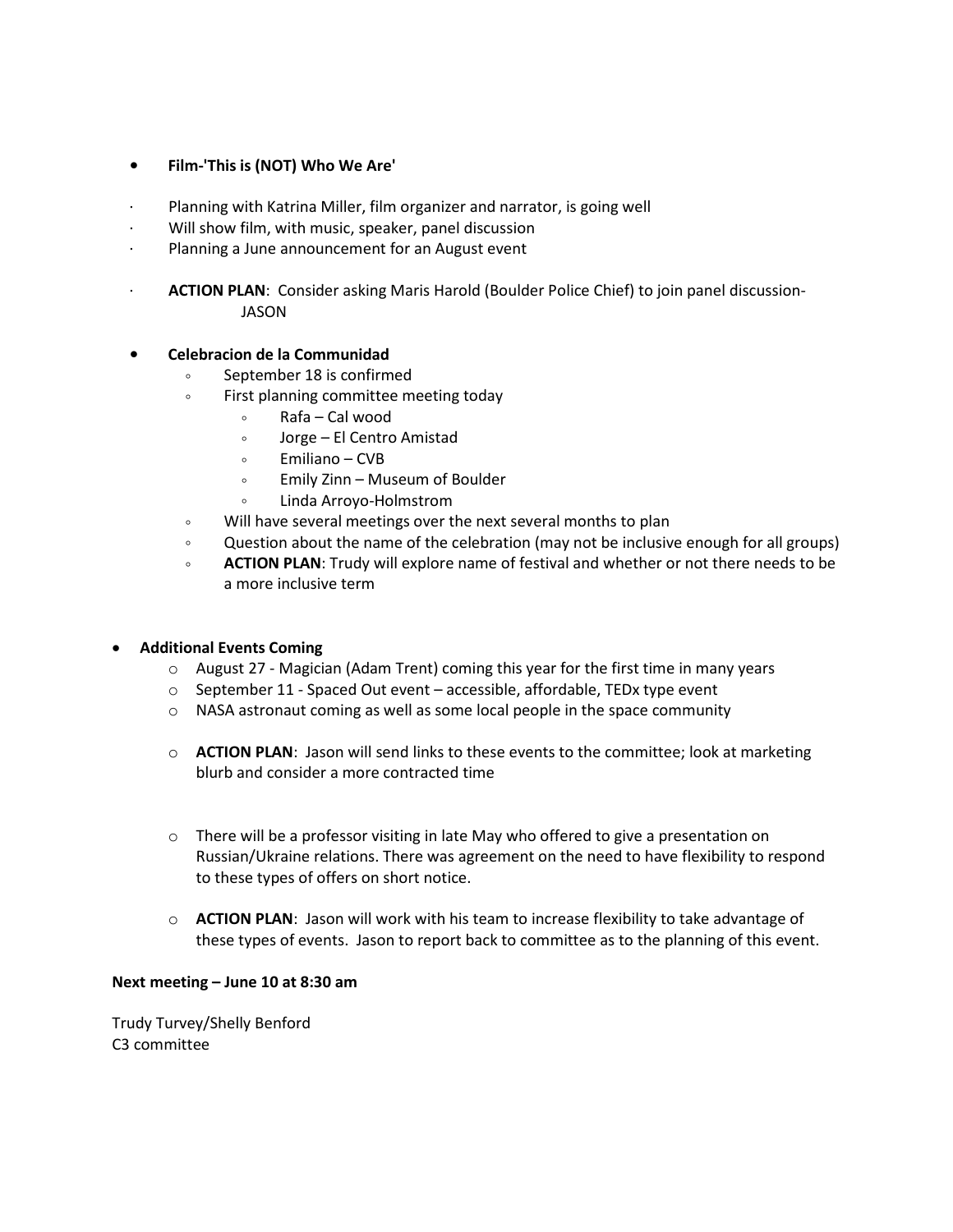# **Sustainability Committee Notes, May 17, 2022**

**Present: Shelly, Alice, Jeff, BB**

# **1. Local updates**

The foundation for the centralized trash collection enclosure has been completed. CCA still needs to complete the steel fabrication and the enclosure that surrounds the waste containers. Since there are now construction delays, cottager owners will use the current system through the summer. When the assembly is complete, hopefully sometime this summer, CCA will begin using it, and in the fall the new system will be used for all cottages.

AT: There has been no communication with cottagers.

SB: Jason Ochs, the CCA cottager representative, met with CCA management on this topic and discussed the cottager owner's concerns. CCA suggested the cottage owners try the new process over the summer and discuss any concerns in the fall. Jason agreed to make that recommendation. Since that meeting, construction delays have pushed the start date to the fall. Shelly communicated this to Jason, who agreed to share that information with the cottage owners.

JM: CCA is looking for a new sustainability coordinator because Erin is graduating and leaving CCA. So far, 13 candidates have applied with all levels of experience. The position will be filled by mid-June.

AT: Xcel has marked trees along Bluebell Road for "trimming." AT sent email to Cheriese at Xcel. No reply so far.

SB: Acknowledged Alice's concern and asked Jeff to follow up with Xcel to see if they really need to cut down trees if they are undergrounding power lines within 2 years.

AT: Please do minimal amount of trimming.

BB: Does Xcel have wildfire experts on its staff? Would trees be trimmed or removed if there were no power lines?

JM: Jason has ordered numbers for back side of cottages. CCA will also improve front side numbers.

AT: Do private cottage numbers need to be included?

JM: Yes.

# **2. Fire mitigation work funded by FRWRM grant.**

JM: Boggess Circle tree work is partially done. Volunteers can work there later in the summer. We have spent \$16K of the \$20K grant.

BB: Talk to OSMP about vegetation strip between Reservoir Road and Bluebell Road west of the 800 cottages.